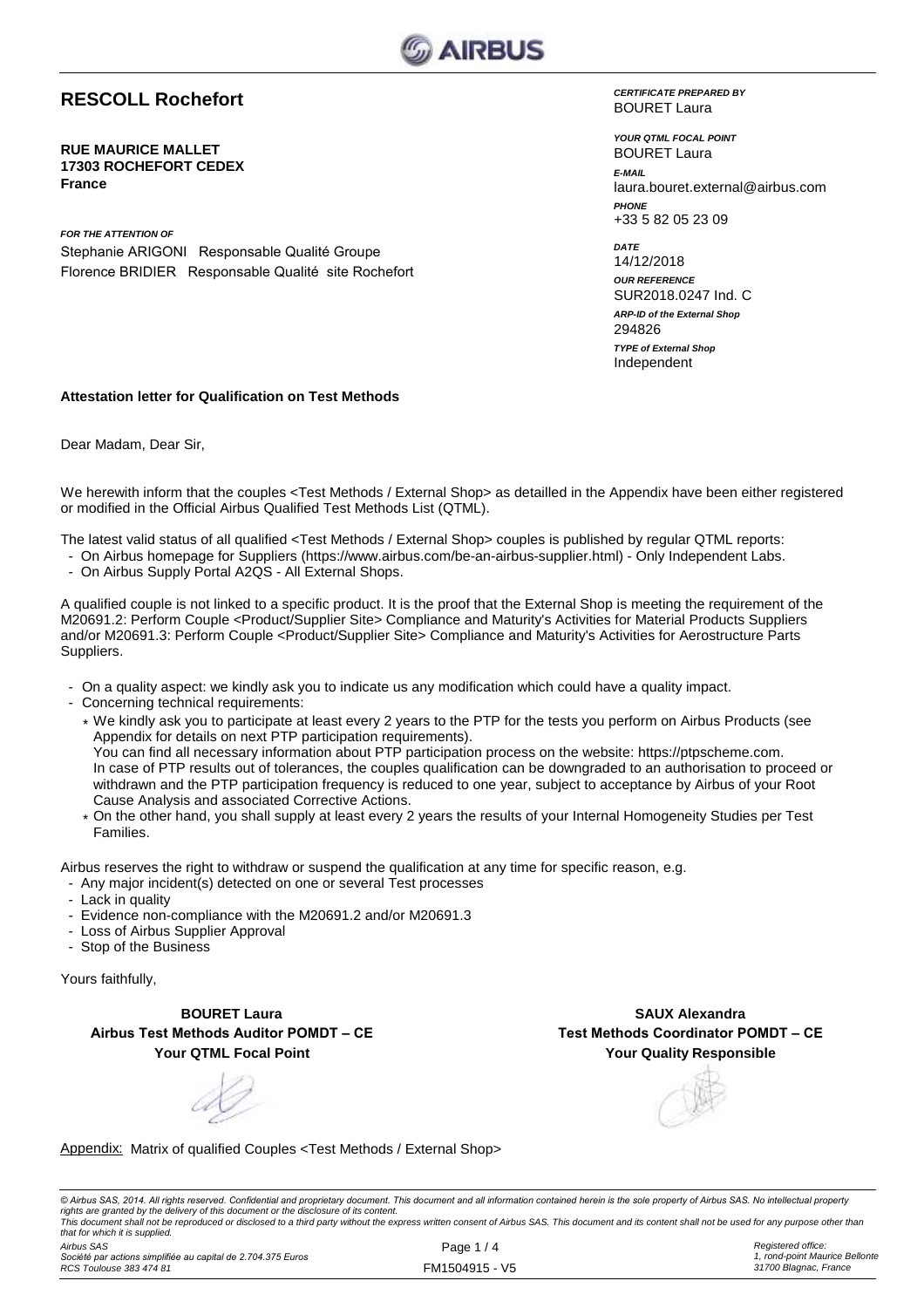

# **APPENDIX: Matrix of qualified Couples <Test Methods / External Shop>**

**We hereby declare the External Shop:**

# **RESCOLL Rochefort**

RUE MAURICE MALLET 17303 ROCHEFORT CEDEX France

## *CERTIFICATE PREPARED BY* BOURET Laura *DATE* 14/12/2018 *OUR REFERNCE* SUR2018.0247 Ind. C 294826 *ARP-ID of the External Shop* Independent *TYPE of External Shop*

**Qualified or Authorised to proceed for the following Test processes:**

| <b>Test</b><br>Standard(s) *   | <b>Test label</b>                                                                                                                                                                                                                                                                          | Complex. | Qualif.<br><b>Status</b>      | <b>Next PTP</b><br>part. ** | QCS Ref. | Remark                                  |
|--------------------------------|--------------------------------------------------------------------------------------------------------------------------------------------------------------------------------------------------------------------------------------------------------------------------------------------|----------|-------------------------------|-----------------------------|----------|-----------------------------------------|
| AITM 1-0003                    | Determination of the glass transition<br>temperatures (DMA)                                                                                                                                                                                                                                | High     | Qualified                     | 2019                        | 131008   |                                         |
| AITM 1-0007-<br>A/B/C/D        | Fibre reinforced plastics -<br>Determination of plain, open hole and<br>filled hole tensile strength                                                                                                                                                                                       | Low      | Qualified                     | 2019                        |          |                                         |
| AITM 1-0008-<br>A1             | Fiber reinforced plastics -<br>Determination of plain compression<br>strength (Thick specimens, <200kN)                                                                                                                                                                                    | High     | Qualified                     | 2020                        | 126581   |                                         |
| AITM 1-0008-<br>A2             | Fiber reinforced plastics -<br>Determination of plain compression<br>strength (Thin specimens, <100 kN)                                                                                                                                                                                    | High     | Qualified                     | 2019                        | 126582   |                                         |
| AITM 1-0008-<br>B/C/D          | Fiber reinforced plastics -<br>Determination of open hole or filled<br>hole compression strength                                                                                                                                                                                           | Low      | Qualified with<br>limitations | 2019                        |          | Specimens B1/C1/D1 and B2/C2/D2         |
| AITM 1-0018                    | Fibre reinforced plastics - Sandwich<br>flexural test - Four-point bending                                                                                                                                                                                                                 | Low      | Qualified                     |                             |          |                                         |
| AITM 1-0025                    | Fiber reinforced plastics - Flatwise<br>tensile test of composite sandwich<br>panel                                                                                                                                                                                                        | Low      | Qualified                     | 2020                        |          |                                         |
| AITM 1-0053                    | Carbon fibre reinforced plastics -<br>Determination of fracture toughness<br>energy of bonded joints - Mode I - G1c                                                                                                                                                                        | High     | Qualified                     | 2019                        |          | 140997 Issue 4                          |
| ASTM E112                      | Determining average grain size                                                                                                                                                                                                                                                             | Low      | Qualified                     | 2020                        |          |                                         |
| <b>ASTM E3</b>                 | Standard guide for preparation of<br>metallographic specimens                                                                                                                                                                                                                              | Low      | Qualified                     |                             |          |                                         |
| ASTM E340                      | Macroetching metals and alloys                                                                                                                                                                                                                                                             | Low      | Qualified                     |                             |          |                                         |
| ASTM E384                      | Microindentation hardness of materials                                                                                                                                                                                                                                                     | Low      | Qualified                     | 2020                        |          |                                         |
| ASTM E407                      | Microetching metals and alloys                                                                                                                                                                                                                                                             | Low      | Qualified                     |                             |          |                                         |
| <b>ASTM E45</b>                | Determining the inclusion content of<br>steel                                                                                                                                                                                                                                              | Low      | Qualified                     | 2019                        |          |                                         |
| ASTM E643                      | Standard test method for ball punch<br>deformation of metallic sheet material                                                                                                                                                                                                              | TBD      | Qualified                     |                             |          |                                         |
| EN 2002-1<br>(ASTM B557)       | Tensile testing at ambient temperature                                                                                                                                                                                                                                                     | Low      | Qualified with<br>limitations | 2019                        |          | Limited to EN 2002-1                    |
| EN 2243-3                      | Structural adhesives - Part 3: Peeling<br>test metal-honeycomb core                                                                                                                                                                                                                        | Low      | Qualified                     | 2019                        |          | Also according to the IGC 04-26-<br>270 |
|                                | © Airbus SAS, 2014. All rights reserved. Confidential and proprietary document. This document and all information contained herein is the sole property of Airbus SAS. No intellectual property                                                                                            |          |                               |                             |          |                                         |
| that for which it is supplied. | rights are granted by the delivery of this document or the disclosure of its content.<br>This document shall not be reproduced or disclosed to a third party without the express written consent of Airbus SAS. This document and its content shall not be used for any purpose other than |          |                               |                             |          |                                         |

*Airbus SAS*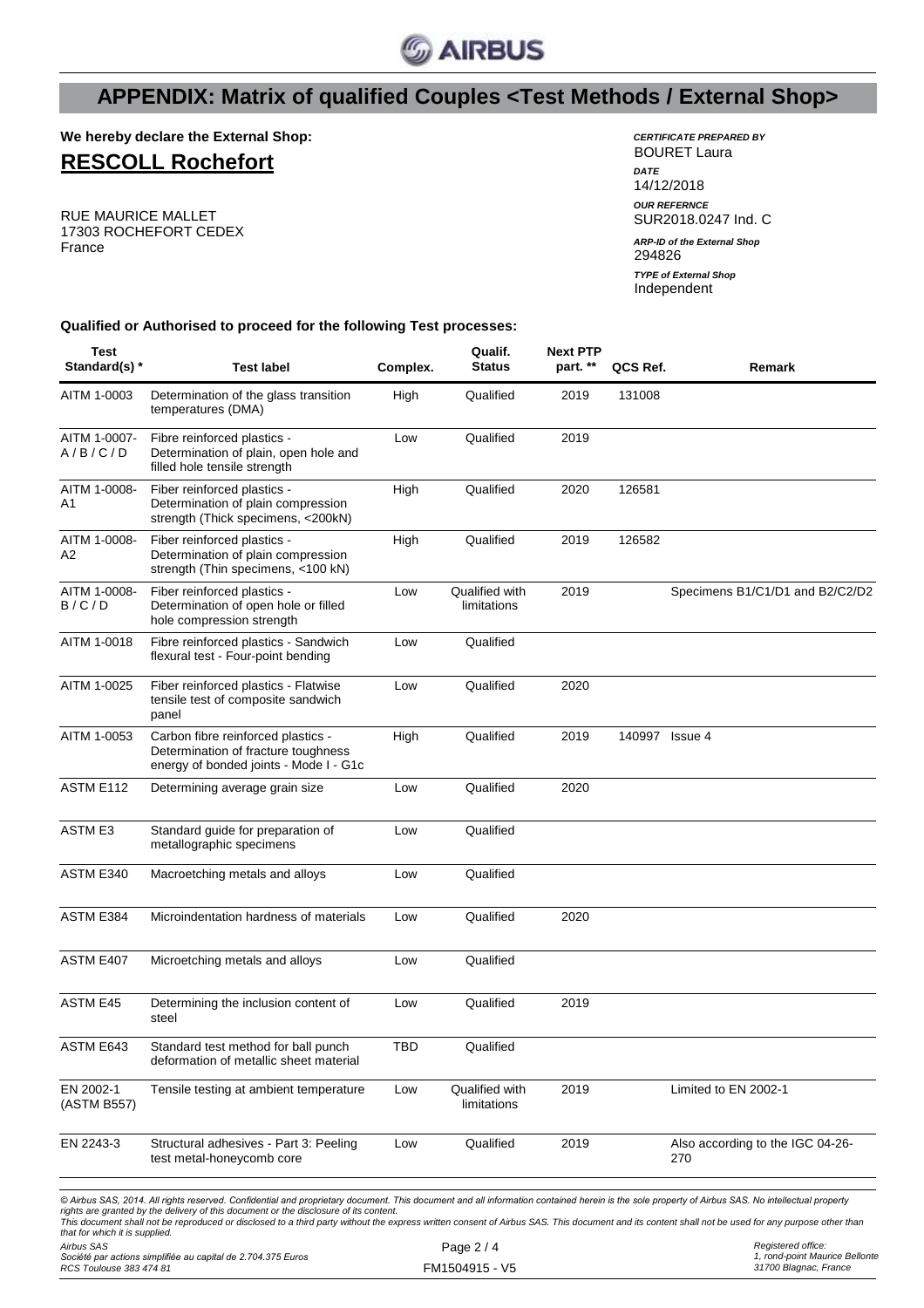

# **APPENDIX: Matrix of qualified Couples <Test Methods / External Shop>**

**We hereby declare the External Shop:**

## **RESCOLL Rochefort**

RUE MAURICE MALLET 17303 ROCHEFORT CEDEX France

#### *CERTIFICATE PREPARED BY* BOURET Laura *DATE* 14/12/2018

*OUR REFERNCE* SUR2018.0247 Ind. C 294826 *ARP-ID of the External Shop*

Independent *TYPE of External Shop*

**Qualified or Authorised to proceed for the following Test processes:**

| Test<br>Standard(s) *  | <b>Test label</b>                                                                                                                                                         | Complex. | Qualif.<br><b>Status</b>      | <b>Next PTP</b><br>part. ** | QCS Ref. | Remark |
|------------------------|---------------------------------------------------------------------------------------------------------------------------------------------------------------------------|----------|-------------------------------|-----------------------------|----------|--------|
| EN 2377 (ISO<br>14130) | Glass fibre reinforced plastics -<br>Determination of apparent interlaminar<br>shear strength                                                                             | Low      | Qualified                     |                             |          |        |
| EN 2561                | Carbon Fibre reinforced plastics -<br>Unidirectional laminates - Tensile test<br>parallel to the fibre direction                                                          | Low      | Qualified                     | 2019                        |          |        |
| EN 2562                | Carbon fibre reinforced plastics -<br>Unidirectional laminates - Flexural test<br>parallel to the fibre direction                                                         | Low      | Qualified                     | 2020                        |          |        |
| EN 2563                | Carbon fibre reinforced plastics -<br>Unidirectional laminates -<br>determination of apparent interlaminar<br>shear strength                                              | Low      | Qualified                     | 2020                        |          |        |
| EN 2597                | Carbon Fibre reinforced plastics -<br>Unidirectional laminates - Tensile test<br>perpendicular to the fibre direction                                                     | Low      | Qualified                     |                             |          |        |
| EN 2747                | Glass fibre reinforced plastics -<br>Tensile test                                                                                                                         | Low      | Qualified                     |                             |          |        |
| ISO 1183-1             | Plastics - Methods for determining the<br>density of non-cellular plastics - Part 1:<br>Immersion method, liquid pyknometer<br>method and titration method                | Low      | Qualified with<br>limitations |                             | Method A |        |
| ISO 1463               | Metallic and oxide coatings -<br>Measurement of coating thickness -<br>Microscopical method                                                                               | Low      | Qualified                     | 2020                        |          |        |
| ISO 2360               | Non-conductive coatings on non-<br>magnetic electrically conductive basis<br>materials - Measurement of coating<br>thickness - Amplitude-sensitive eddy<br>current method | Low      | Qualified                     | 2020                        |          |        |
| ISO 2409               | Paints and varnishes - Cross-cut test                                                                                                                                     | Low      | Qualified                     | 2020                        |          |        |
| ISO 2812-2             | Paints and varnishes - Determination<br>of resistance to liquids - Part 2: Water<br>immersion method                                                                      | Low      | Qualified                     | 2020                        |          |        |
| ISO 4516               | Metallic and other inorganic coatings -<br>Vickers and Knoop microhardness<br>tests                                                                                       | Low      | Qualified                     | 2020                        |          |        |
| ISO 4624               | Paints and varnishes - Pull-off test for<br>adhesion                                                                                                                      | Low      | Qualified                     |                             |          |        |
| ISO 604                | Plastics - Determination of<br>compressive properties                                                                                                                     | Low      | Qualified                     |                             |          |        |
| ISO 643                | Steels - Micrographic determination of<br>the apparent grain size                                                                                                         | Low      | Qualified                     | 2020                        |          |        |

© Airbus SAS, 2014. All rights reserved. Confidential and proprietary document. This document and all information contained herein is the sole property of Airbus SAS. No intellectual property rights are granted by the delivery of this document or the disclosure of its content.<br>This document shall not be reproduced or disclosed to a third party without the express written consent of Airbus SAS. This document and